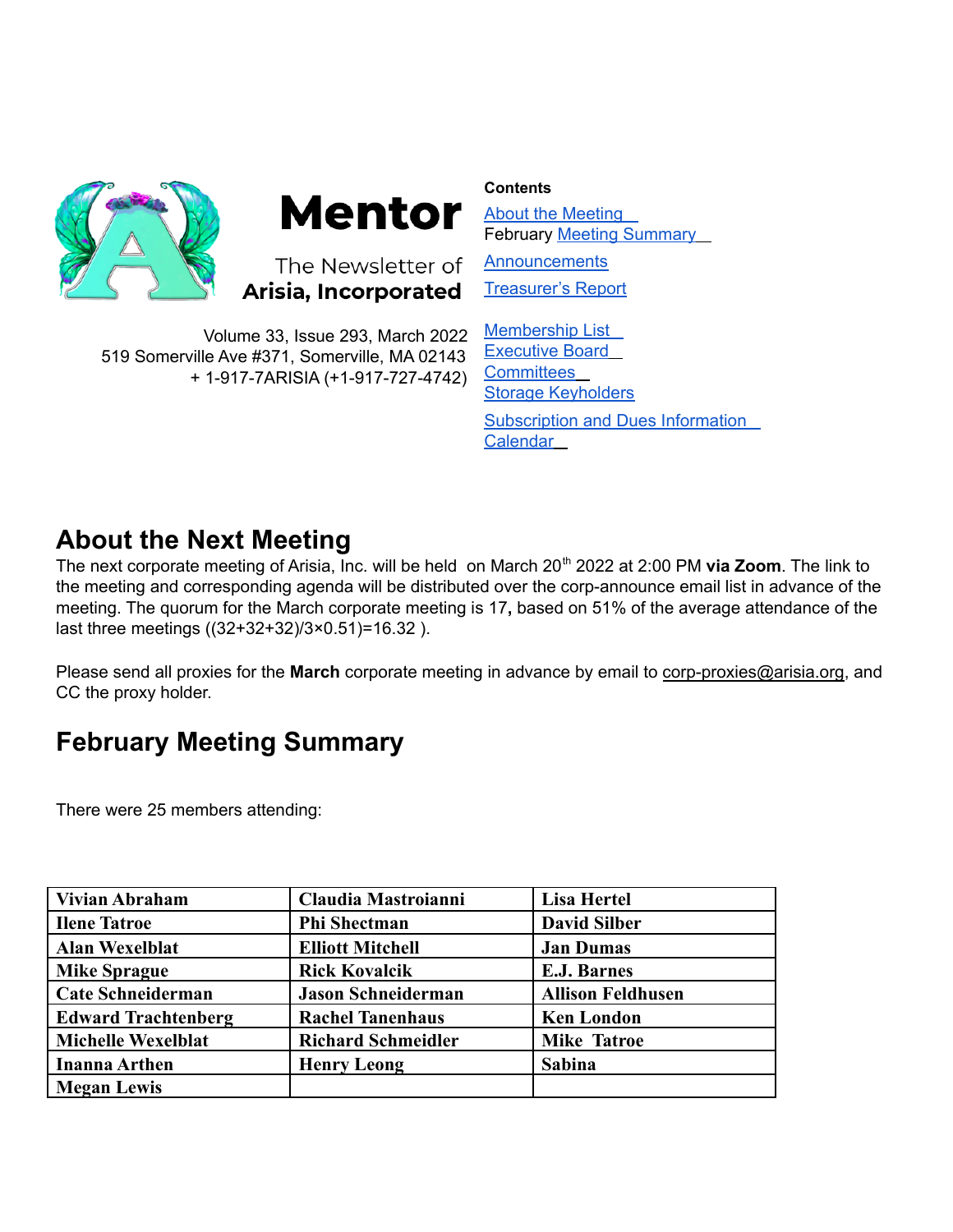### **Proxies**:

| 1. | <b>Sharon Sbarsky</b> | to        | <b>Rick Kovalcik</b> | Accepted |
|----|-----------------------|-----------|----------------------|----------|
| 2. | Alex Morgan           | to        | David Silber         | Accepted |
| 3. | etana                 | To        | Vivian abraham       | Accepted |
| 4. | Melissa Kaplan        | To        | <b>Ilene Tatroe</b>  | Accepted |
| 5. | Nightwing Whitehead   | <b>To</b> | Jan Dumas            | Accepted |
| 6. | Danny Miller          | <b>To</b> | E.J. Barnes          | Accepted |
| 7. | Karen Purcell         | To        | Michelle Wexelblat   | Accepted |
| 8. | Regis Donovan         | <b>To</b> | Claudia Mastroianni  | Accepted |
| 9. | <b>JB</b> Segal       | To        | Allison Feldhusen    | Accepted |

The February meeting was called to order on February 15<sup>th</sup> at 7:08 PM by Nicholas "phi" Shectman, President, via Zoom.

# **Corrections to the minutes:**

Minute to last meeting not published

### **Officer and Committee Reports**

### **Eboard report:**

● We took an IR vote, but it was not in time for notice for this meeting etana approved the purchase of some cheap metro shelves

**Officer reports:**

**President's Report**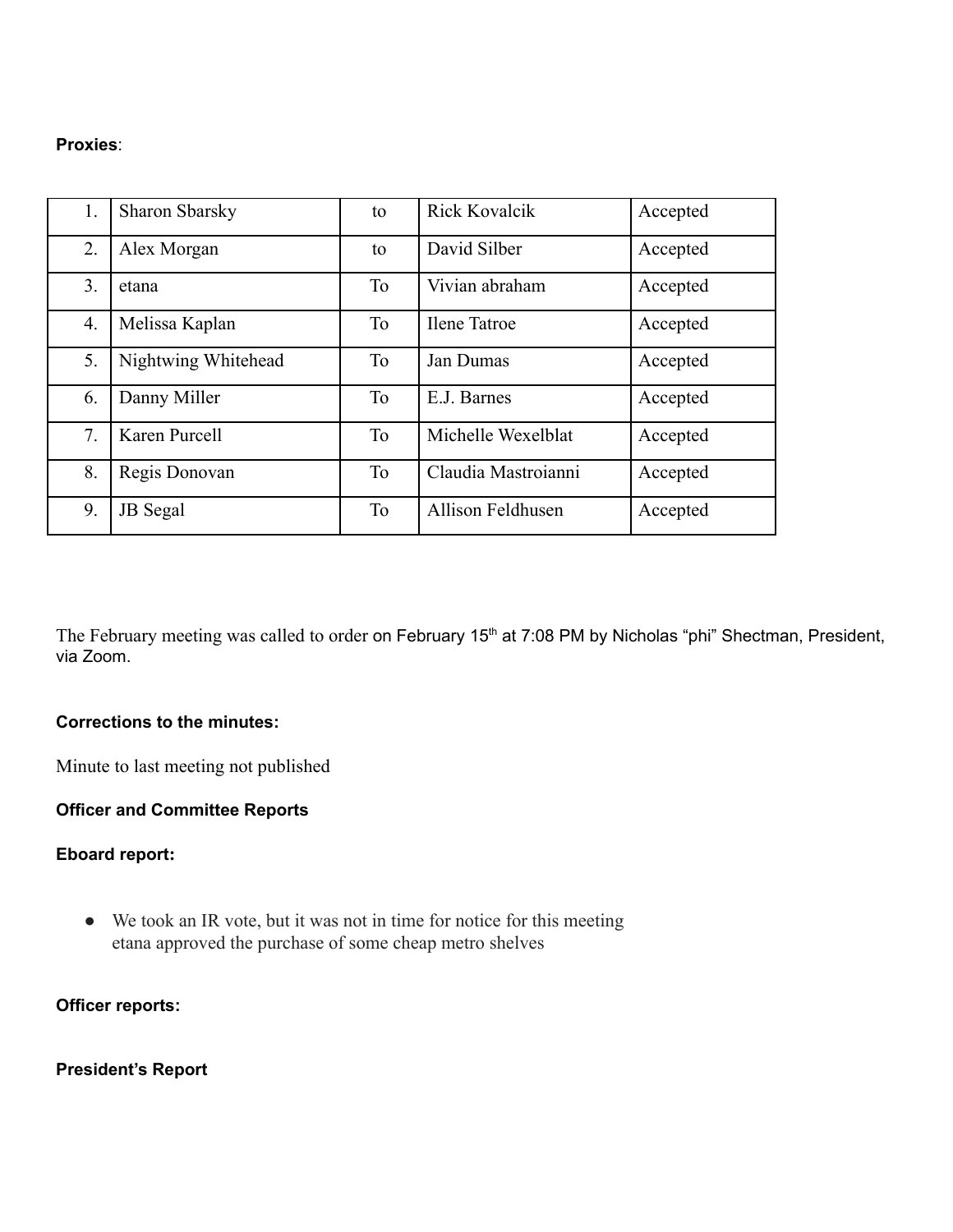As you may have heard, the terms of our agreement with the hotel about Arisia 2022 were to extend our stay at the Westin through 2024, and to make a \$10,000 deposit towards the Arisia 2023 master bill. After some delay, we have the proposed 2024 contract from the hotel and it appears to be pretty much what I expected. The only substantive change is a \$5 inflator over 2023. I intend to sign this contract and return it to the hotel along with the deposit.

The \$10,000 is money that A23 is going to spend anyway and it won't cause cash flow problems between now and when we spend it. The A24 contract is probably about \$20,000 more expensive to Arisia than a contract at the Park Plaza or Cambridge Hyatt would have been. However, even the smaller cons we've held in those facilities had enormous access issues compared to the Westin. So as much as I am disappointed about having to cancel Arisia 2022, I am also relieved about many things and one of them is that we have one more year before we have to consider the access ramifications of a possible move out of the Westin.

We do not have an updated lease from the Haverhill landlord, and in fact they have not even been charging us the rent increase that's built into the lease that just expired. I continue to think they are relieved to have a rent-paying tenant. I have not made renewing this lease a priority, because I have been busy with funding work. Speaking of which:

We have heard back from the grants from this cycle, and we've gotten quite a few of them. A few were contingent on holding a convention and I'll get into the disposition of each of those.

The big news is that we got \$15,000 from the City of Boston! This is \$10,000 for COVID relief and \$5,000 in general operating support. We can use this money to pay organizational expenses such as rent, which comes to \$15.600 per year.

We got a grant for \$2,275 from SFWA for convention expenses and we can use this for expenses the convention had even though it didn't actually happen. We have easily enough eligible expenses to get the access grant and \$2500 for organizations that did. This appears to be what happened, as we were approved for \$2500 for training. We have heard back from the grants from this cycle, and we've gotten quite a few of them. A few were contingent on holding a convention and I'll get into the disposition of each of those.

The big news is that we got \$15,000 from the City of Boston! This is \$10,000 for COVID relief and \$5,000 in general operating support. We can use this money to pay organizational expenses such as rent, which comes to \$15.600 per year.

We got a grant for \$2,275 from SFWA for convention expenses and we can use this for expenses the convention had even though it didn't actually happen. We have easily enough eligible expenses. We proposed to use this general staff anti-racism training, and I also requested in the application to be able to use the money for board training, in case we get other funding for anti-racism trainings. I believe the Anti-Racism Committee is working on specifics for this training.

We got \$3000 for CART from the Universal Participation Fund and the expenses didn't happen. This is the grant that we qualify for because of Card to Culture. I don't know if the money can be repurposed, or if so how.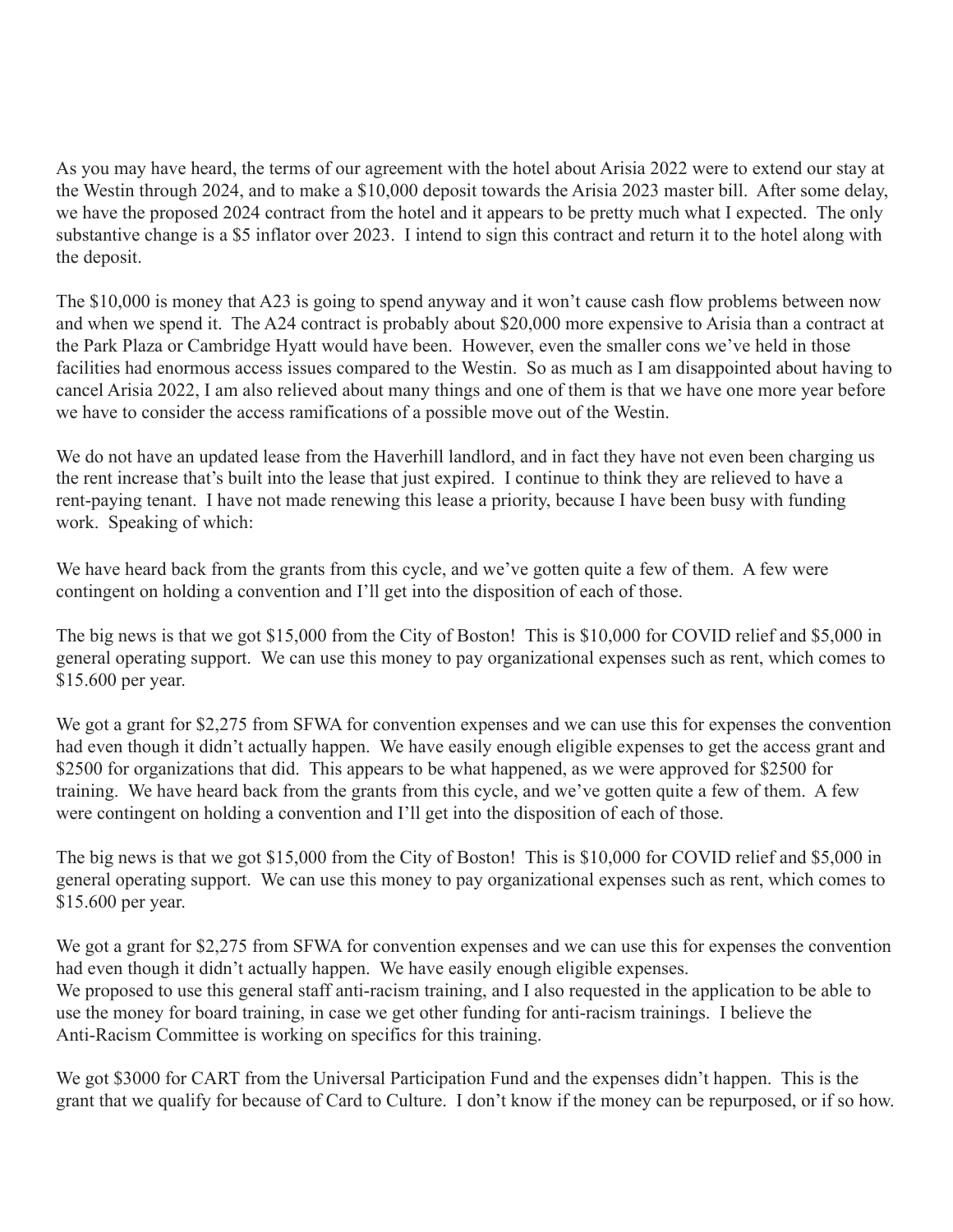Speaking of Card to Culture, we had 12 people registered for A22 via Card to Culture, vs. 3 in 2021. I am hopeful that we get even more in 2023.

Finally, we have gotten about \$4,000 in donations, with one large donation pending in an unknown amount.

This is a total of almost \$24,000 not including the access grant. Our annual expenses are a little over \$19,000 and the convention had \$6,000 in expenses that can't be passed on to Arisia 2023, plus one of the grants obliges us to spend money on training that we might not have spent otherwise. So we aren't quite square, but we're pretty close.

I would like to have an A24 ConChair appointment early this summer and an A25 ConChair appointment later this year, to bring us back to the lead times in our policies.

We have a serious candidacy for chair of Arisia 2024. This is a co-candidacy and before we can proceed, we need to fix the bylaws to allow ConChair that are more than one person. I am quite pleased to finally get to this. Other organizations allow and, in some cases, require ConChairs to be groups. If you are interested in helping draft the bylaws changes necessary, please speak to me.

We can create a committee for this if someone here wants to chair, or if no one is ready to step up right now we can get started on the work and then see if a committee is warranted. Having a formal committee doesn't really clear away any of the Roberts Rules issues for bylaws changes, but it's a nice way to say that we think the work is important.

--

I am behind on committee appointments, but I do have one for tonight. I appointed Megan Lewis as chair of the Student Contests committee. [approved unanimously]

--

I renewed the mailbox for two years, since there was a discount for doing so compared to the one-year rate.

The March and April meetings are on Sunday the 20th and Tuesday the 12th respectively. Alternatively, the May meeting should be a weekend. NESFA is meeting on the 8th, and I am not sure of my availability on the weekend of the 15th. However, the 22nd would be just ducky.

Moved to set May meeting to 2pm on the 22nd, on Zoom.

[passed unanimously]

Questions for eboard: Vivian asks about clerk, treasurer, IT functions (unreliable email). More about late Mentors and other paperwork. Claudia addressed but didn't solve clerk inaction. The Corp Communications committee was mentioned. Mike Tatroe responded re IT that Ben Levy is still actively IT-ing. Discussion of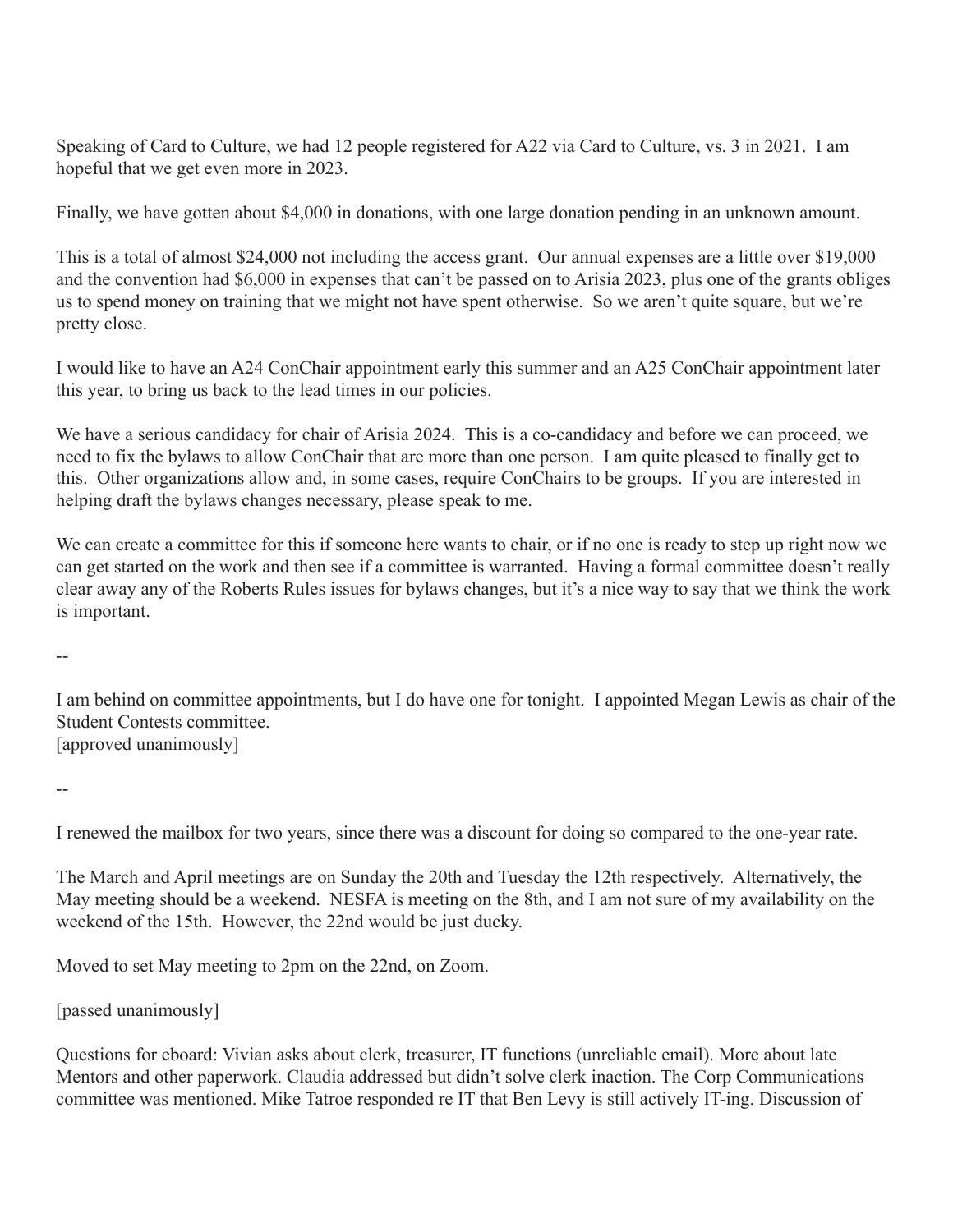whether MPA as treasurer has been totally absent. Nobody is certain but it seems likely they have been totally absent. Michelle W. is reaching out to them.

# **Vice President Report**

None

# **Treasurer's Report**

None

# **Clerks Report**

Promised to work on getting better organized, will check to see if the Massachusetts reports can be finished

# **Committee reports:**

# **Arisia 2021:**

None

# **Arisia 2022 Convention:**

The Saturday night dance raised \$736 for BAGLY. (Vivian will tweet that good news.)

# **Arisia 2022 Treasury:**

Cate: no baby yet. Baby soon! The books will close by March 9, and she will have a written submission for the March corporate meeting. Cate thinks we spent a few thousand more dollars than phi summarized, that can't be passed along to Arisia '23. Really, the deadline has passed for expenses, but get them in NOW and Cate will do what she can.

# **CIC:**

Stuff is going to and from Boskone. Storage organizing session March 5 noon-4 pm Rick's previous email.

# **ARC:**

We had a meeting and talked about many available resources. We want to publicize things like the SNAP program more.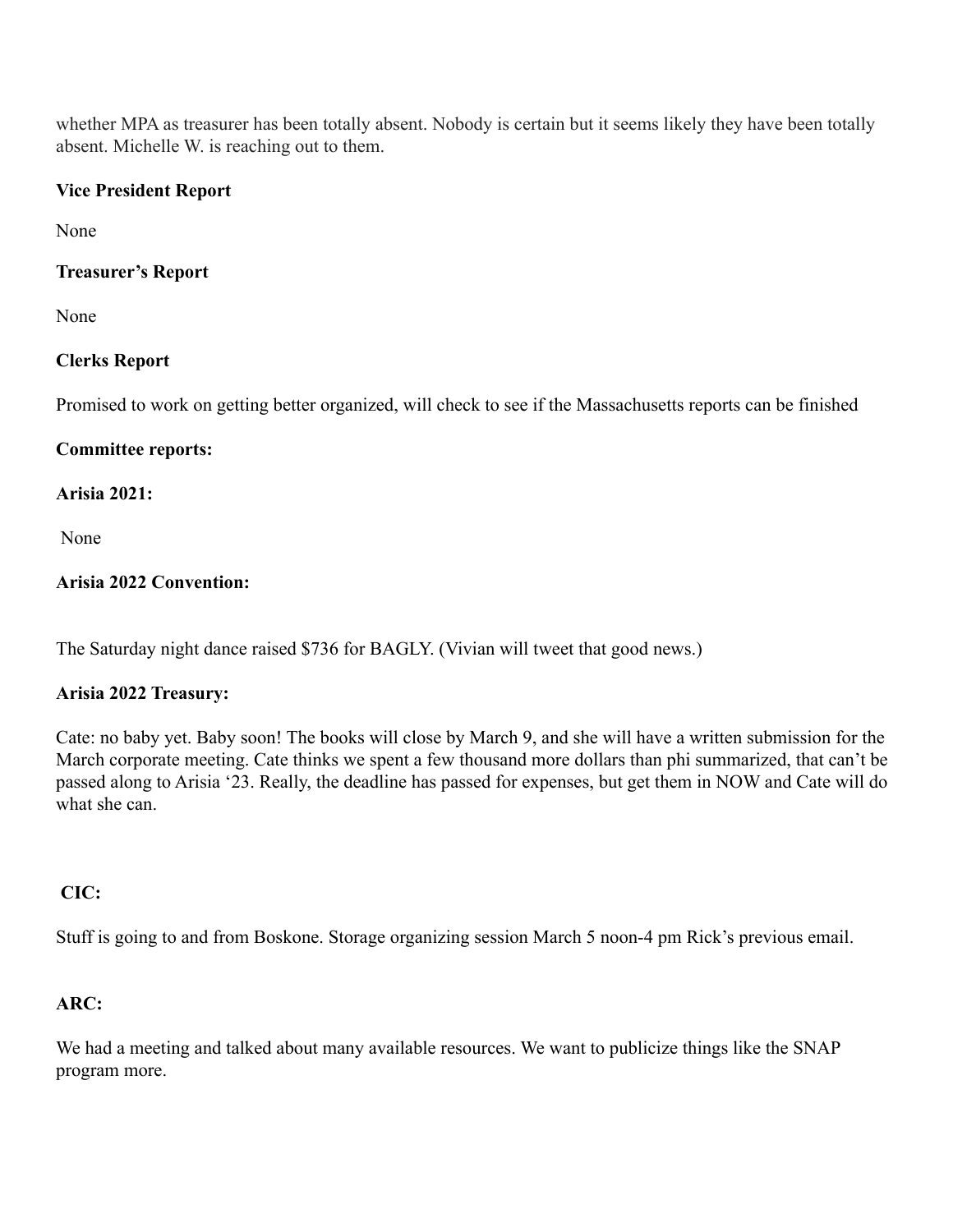Vivian is working on an idea (in its infancy) that it would be good if someone documented across convention years: social media, program descriptions, souvenir book, pocket program with an eye to whether this presents Arisia as the equitable community that it is our goal to be. Ilene notes that there was once a diversity committee independent of programming, and that there is also a process programming uses. Michelle's concern is a lack of people points for that documentation process. Vivian's thought is re what we can take up now when convention organizing isn't as intense, that might save time during prime Arisia season. Michelle's concern is that what people are doing between Arisia seasons might be running other conventions.

# **Old Business**:

None

# **New Business:**

It was asked if Arisia has filed the necessary form 990 with the IRS or the necessary forms with the state of Massachusetts. Rick Kovalcik has agreed to look into this and report back to the corporation. He was able to research this during the meeting and confirmed the reports had not been filed.

# **Announcements**

- March meeting is: Sunday March 20 at 2 pm
- April meeting is Tuesday April 12 at 7pm
- May meeting is Sunday May 22 at 2pm
- Virtual Boskone does not have an Arisia fan table. David Silber asks if anyone wants to staff it–he can connect you to the right people.
- Team Arisia for the BARCC walk exists again, as does the walk. Please walk or donate!

# **Membership List**

This membership list is current as of 4:00 PM on 09/07/2021. Please report any corrections to clerk@arisia.org. Names in **bold** have renewed or joined for 2021-22. Names in *italics* are non-voting members.

**This list is out of date!** Please review and notify me if you have renewed your membership and are not listed as renewed. I can be reached via my arisia email [at-large@arisia.org](mailto:at-large@arisia.org)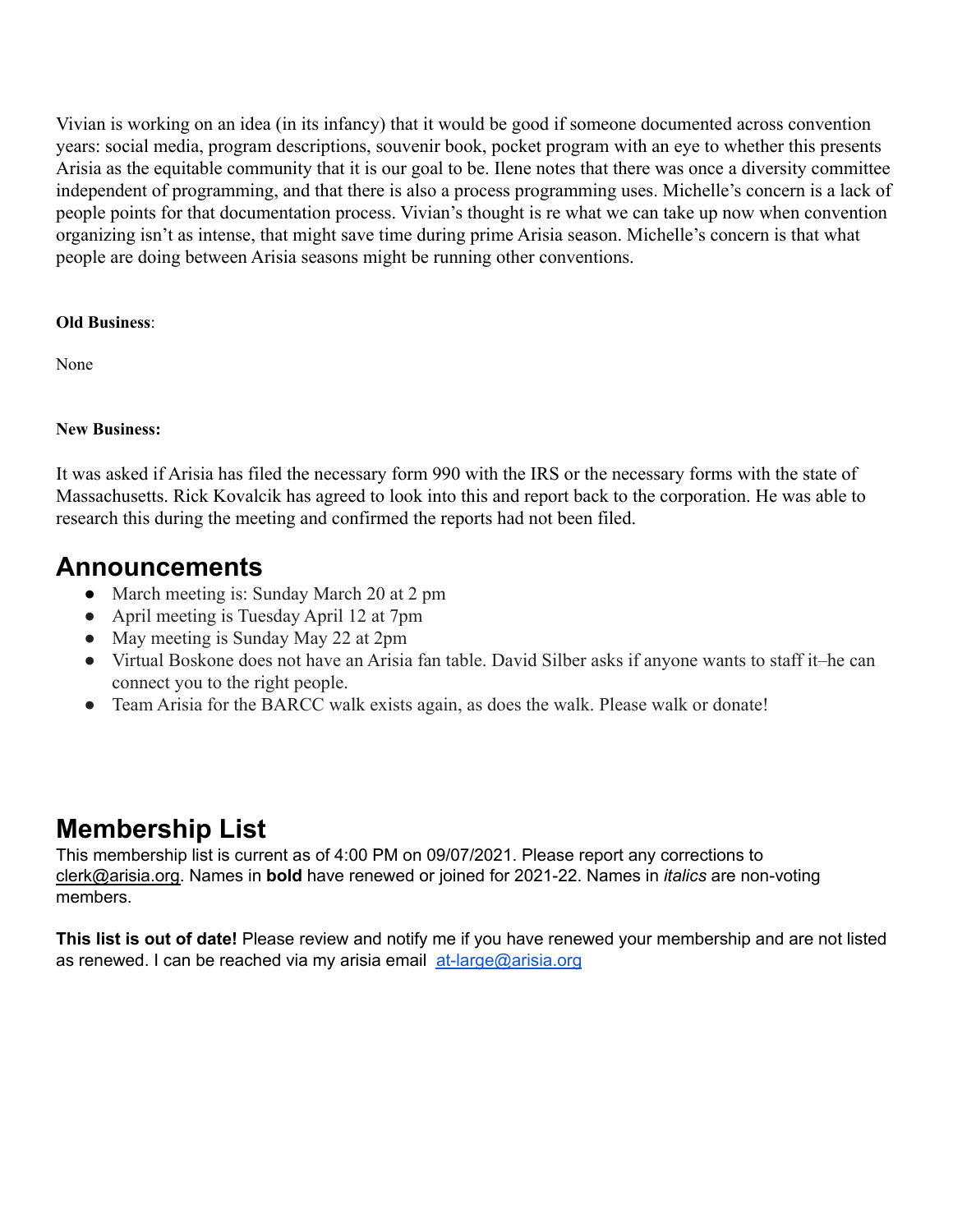Daniel R. Abraham **Vivian Abraham** Wendee Abramo **Joseph Andelman** Inanna Arthen **Julia Austein Priscilla Ballou E.J. Barnes** Fred Bauer *Rob Bazemore* James Boggie Bridget Boyle **Anna Bradley** Jonathan Breindel Nicholas Brown *Marc Brunco* **Shen C** Brendon Chetwynd *Adama Cohn Brian Cooper* Heather Cougar Tom Coveney Elizabeth Crefin David D'Antonio **Regis Donovan** *Kitra Drago* Kaiden Drew Jan Dumas Daniel Eareckson **etana** Kelly Fabijanic **Sabina Fecteau Allison Feldhusen** Jennifer Fitzsimmons-Gauger Dan Franklin Jaime Garmendia

**Lisa Goldstein** *Orlit Groeschler* **Erik H Lisa Hertel** Sol Houser Diana Hsu **Crystal Huff Lenore Jean Jones** Rachel Kadel **Melissa Kaplan Terry Karney** Rick Kovalcik Chris Lahey Alex Latzko Jodie Lawhorne **Henry Leong** Benjamin Levy **Megan Lewis Ken London** Glenn MacWilliams **Claudia Mastroianni** Will McMain Penelope Messier *Erik Meyer-Curley* **Daniel Miller** Elliott Mitchell Hope Moore Alex Morgan Skip Morris Lia Olsborg Kris Pelletier **Melissa "MPA" Perreira-Andrews Karen Purcell** Danielle Reese Shannon Reilley

Kim Riek Noel Rosenberg Andy Rosequist Mink Rosequist *A. Joseph Ross* **Sharon Sbarsky Richard Schmeidler** Jason Schneiderman **Cate Schneiderman** JB Segal Seph **Nicholas "phi" Shectman** *Cris Shuldiner* Rachel Silber David Silber **Mike Sprague Mary Stock** Sandy Sutherland Rachel Tanenhaus **Maria Taranov Ilene Tatroe Mike Tatroe** Gail Terman **Emily Tersoff** Persis Thorndike Dan Toland Dorothy Trachtenberg Ed Trachtenberg Melia Vaden Conor Walsh Tanya Washburn **Alan Wexelblat Michelle Wexelblat** Nightwing Whitehead

# **Executive Board - eboard@**

|                               | President   Nicholas "phi" Shectman   president@ |                 |
|-------------------------------|--------------------------------------------------|-----------------|
| Vice President   Mike Sprague |                                                  | vice-president@ |
|                               | Treasurer   Kris Pelletier                       | treasurer@      |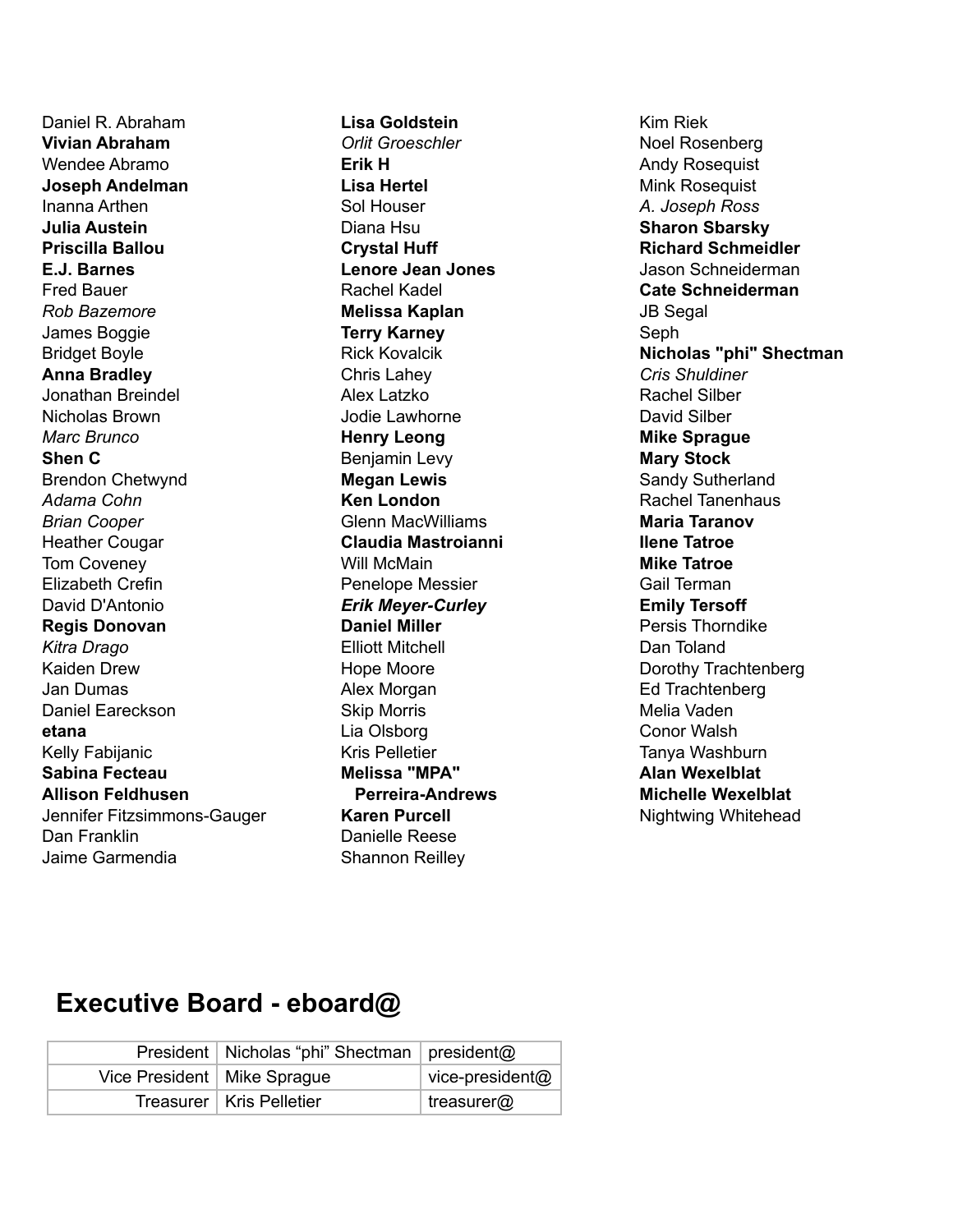|                                       | Clerk   Claudia Mastroianni              | clerk@         |  |
|---------------------------------------|------------------------------------------|----------------|--|
| Members-At-Large                      | etana                                    | at-large@      |  |
|                                       | Jan Dumas                                |                |  |
|                                       | Jodie Lawhorne                           |                |  |
| Arisia '22 Con Chair   Vivian Abraham |                                          | conchair@      |  |
|                                       | Arisia '22 Treasurer   Cate Schneiderman | con-treasurer@ |  |

# **Committees**

#### **Anti-Racism Committee (arc)**

etana (chair), Vivian Abraham, Jan Dumas, Dan Franklin, Ken London, Karen Purcell, Alan Wexelbalt, Nightwing Whitehead

#### **Budget (budget)**

Melissa Perreira-Andrews (chair), Kelly Fabijanic, Rachel Kadel, Alex Latzko, Benjamin Levy, Tom Traina, Ellie Younger

#### **Corporate Communications (corpcomms)**

Claudia Mastroianni (chair), Justin du Coeur, Lenore Jean Jones, Ilene Tatroe, Julia Austein

#### **Corporate Inventory Control (cic):**

Rick Kovalcik (chair), Lisa Hertel, Benjamin Levy, Skip Morris

**Corporate Sales** TBD

#### **Digital Assets Management (dam):**

(no chair), Anna Bradley, Sol Houser, Rachel Kadel, Jess Steytler, Alan Wexelblat

#### **Fundraising - donations@:**

Matt Ringel (chair), Addie Abrams, Kris Pelletier, Nicholas "phi" Shectman, Rachel Silber

#### **Grants (grantsrequest):**

Mike Sprague (chair), Joseph Andelman, David D'Antonio, Ilene Tatroe

#### **Hotel Search (hotelsearch):**

Kris "Nchanter" Snyder (chair), Joel Herda, Benjamin Levy, Diane Martin, Andy Rosequist, Nicholas "phi" Shectman, Ellie Younger

#### **Incident Review and Management (incidents):**

Jodie Lawhorne (chair), Melissa Perreira-Andrews, Vivian Abraham, Jaime Garmendia, Will McMain, Kris Pelletier, Kim Riek

#### **IT (it):**

Gail Terman (chair), Rick Kovalcik, Benjamin Levy, Sharon Sbarsky, Nicholas "phi" Shectman, Mike Tatroe, Alan Wexelblat

### **Location Search (no email address):**

Gail Terman (chair), Etana, Sol Houser

#### **Long Range Planning (lrp):**

(No chair), Anna Bradley, Heather Cougar

#### **Mailing List Monitoring (monitor@arisia.org):**

Claudia Mastroianni and Rachel Tanenhaus

#### **Postmaster (postmaster):**

Sharon Sbarsky (chair), Rick Kovalcik, Benjamin Levy, Nicholas "phi" Shectman

#### **Relaxacon (relaxacon):**

Rick Kovalcik (chair)